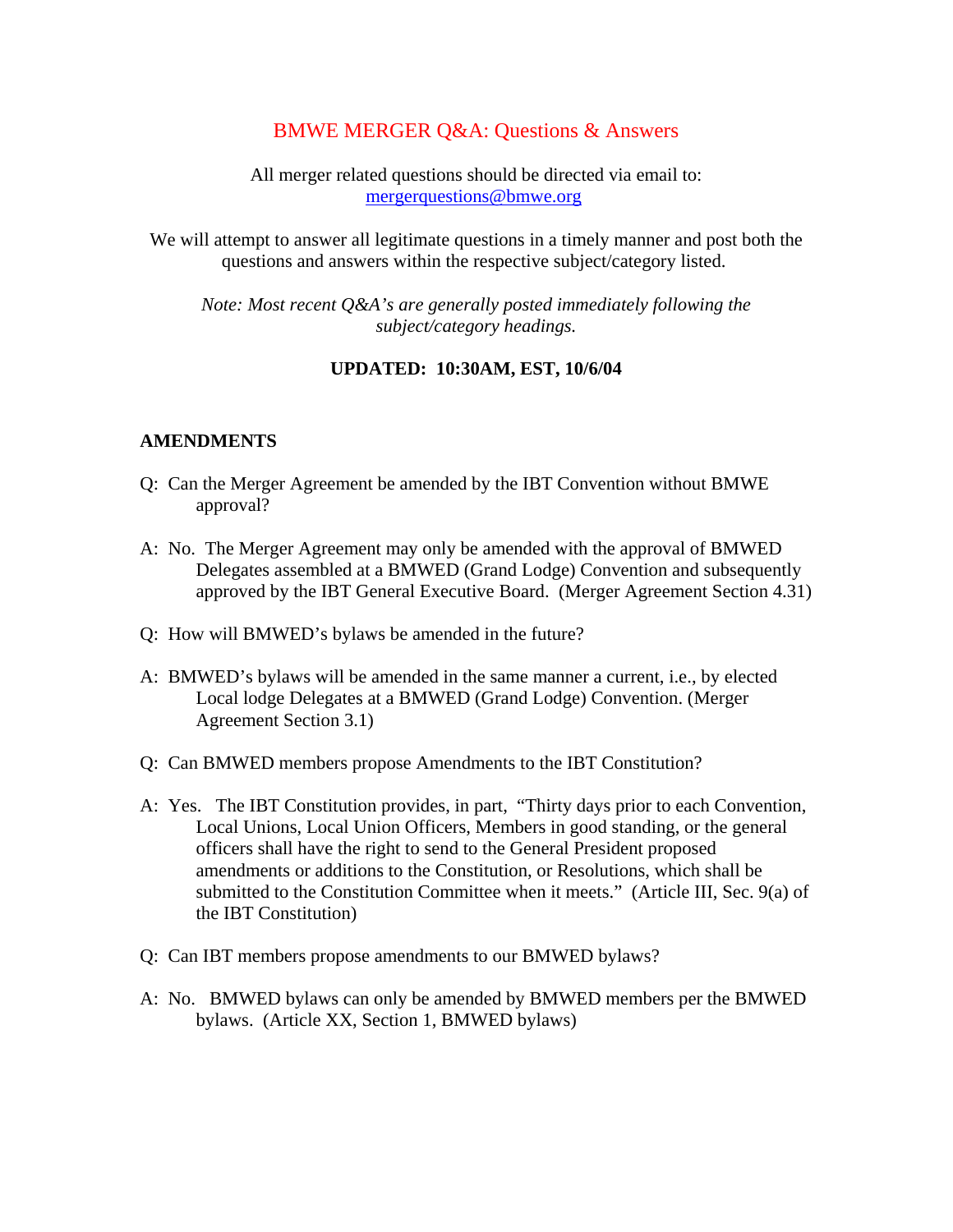#### **ASSESSMENTS**

Q: Will the assessments for emergencies in Article X Section 2 of the IBT Constitution be applicable to BMWED members or will the Division pay the assessments in the same way the per capita is paid?

A: Article X Section 2 of the IBT Constitution allows for an emergency assessment limited to \$1.00 per month should the IBT net assets reach below \$20 million dollars. This rarely used emergency provision, if ever invoked, would be applicable to all IBT members.

### **BMWED BYLAWS**

Q: Throughout the years, with all the railroad mergers, a lot of members live far from their local lodges. According to the bylaws of the BMWE book we got, page 35, section 2 it states that "members shall be assignment to the Local Lodge nearest their point of residence on the system on which employed". Does that mean a member who is now 75 miles from his local can change to a local that is closer to his home? In other words, would members of the Penn Federation be able to transfer to the CRSF Federation if it was closer to their home and vice-versa?

A: The text and interpretation of Article XVII, Section 2 of the BMWE Constitution and bylaws has not changed. Therefore, as an example, a member of the Penn Fed "system" can request transfer to another Local Lodge within the Penn Fed "system," but would not be eligible to transfer to a CRSD Local Lodge because such is not part of his/her "home system".

### **BLET**

- Q: What is the relative strength of the BMWE to the Brotherhood of Locomotive Engineers and Trainmen (BLET) in the Rail Conference?
- A: The BMWE Division will have 4 members initially placed on the Rail Conference Policy Committee. (Merger Agreement Section 2.4) The BLET also has 4 members currently sitting on the Rail Conference Policy Committee based upon the formula contained in the Merger Agreement Section 2.4.

### **CONTRACT NEGOTIATIONS**

Q: Given the pending National Negotiations between the BMWE and Nations' Railroads and the probability of our eventual dispute ending up in the hands of Congress, please give an example as to how a merger with the Teamster union could increase the BMWE's ability to obtain a just settlement through the congress?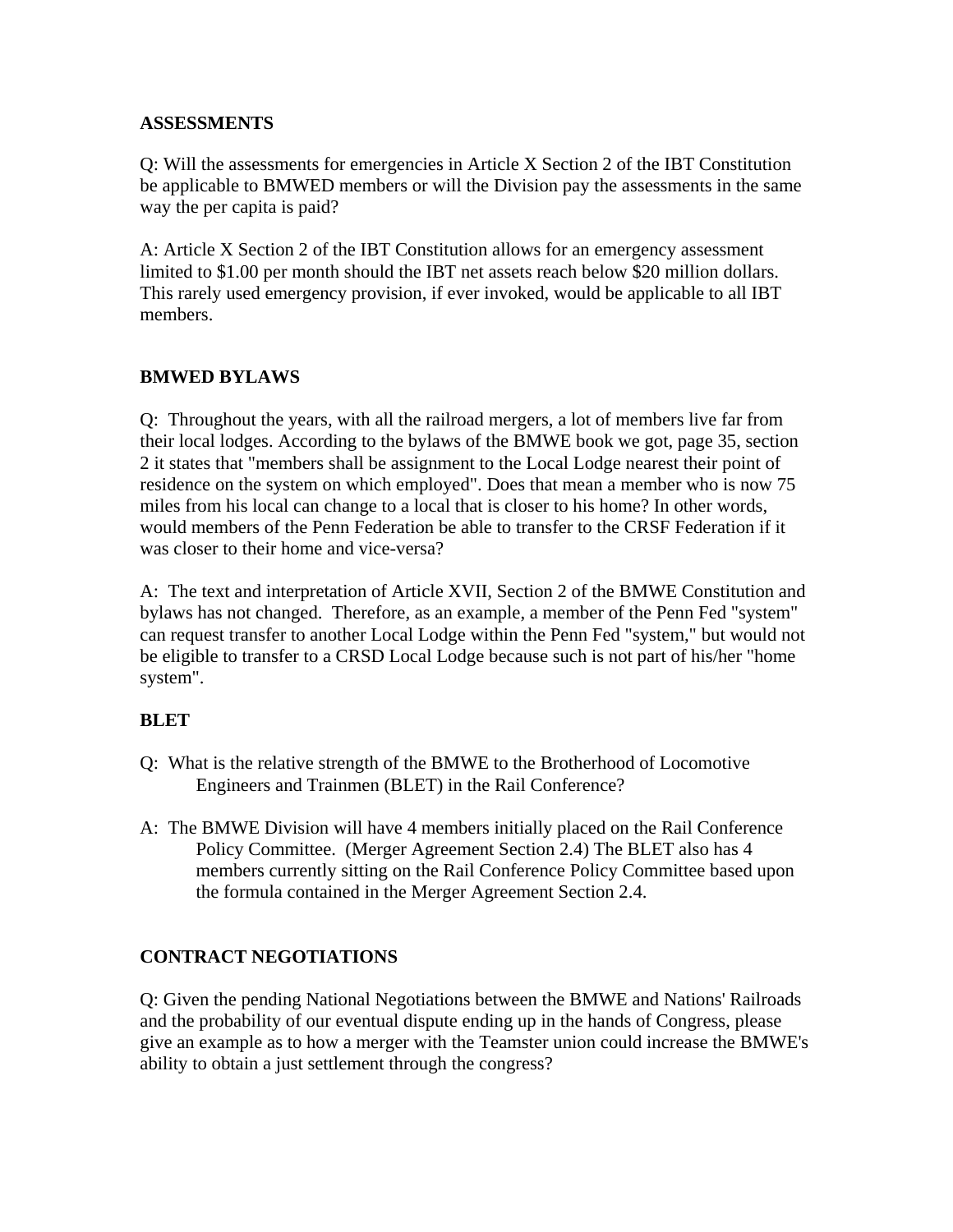A: The Teamsters grassroots solidarity and financial power (over \$140 million annually) gives the membership unparalleled political strength. IBT is recognized as having the most influence of any union on Capitol Hill and has the largest Political Action Committee (PAC) in the transportation industry. The IBT has over 1.4 million members and over 500 local unions located throughout the US in virtually every state and Congressional District. BMWE will have access to all IBT Departments, including but not limited to, Research, Safety and health, Government Affairs and Lobbying, Corporate Affairs, Strategic Campaigns, Education, and Communications in our fight for a just settlement. In addition, IBT General President Hoffa signed a letter dated Sept. 3, 2004 which expresses his personal "guarantee" that the resources and influence of the IBT will be available to BMWE "to strive for timely releases from mediation by the National Mediation Board, fair Presidential Emergency Boards and fair treatment by Congress if it becomes involved in the process." General President Hoffa's letter can be accessed at www.bmwe.org.

- Q: What happens in the upcoming national negotiations? Is the IBT going to help?
- A: After the merger, the BMWE Division will be part of the Teamsters International Union. In addition to existing BMWE Division Officers and Appointees, the Division will have access to the Teamster International Union Departments of Education, Research, Strategic Planning, and Governmental Affairs to assist in negotiations whether for a national, multi-carrier agreement, or an agreement with a single carrier. (Merger Agreement Section 1.3)
- Q: Will we, as a merged union, be better able to fight the contracting out of our work? If yes how?
- A: Yes. The Teamsters offer us greater legislative clout to try to gain language in legislation that preserves rail construction jobs for BMWE members, not outside contractors. The Teamsters Research and Strategic Planning Departments also can assist us in attempts to bargain further restrictions on the railroads' use of subcontractors. Also, the Teamsters Organizing Department can assist us in efforts to organize railroad subcontractors like the recent organizing victory by the Union Pacific System Division at VAE Nortrak in Cheyenne, Wyoming. After winning these organizing drives, the Teamsters Education and Legal Departments will assist us and the newly organized members in asserting their bargaining rights under the National Labor Relations Act. (Merger Agreement Section 1.3)
- Q: What can the IBT do to help contract negotiations?

A: The IBT provides support for contract negotiations in every industry and has services available specifically to help the union prepare for first contract negotiations. The IBT's Research Department provides in-depth industry and company analysis before bargaining begins and, for large contracts, will assist in membership bargaining surveys. The IBT's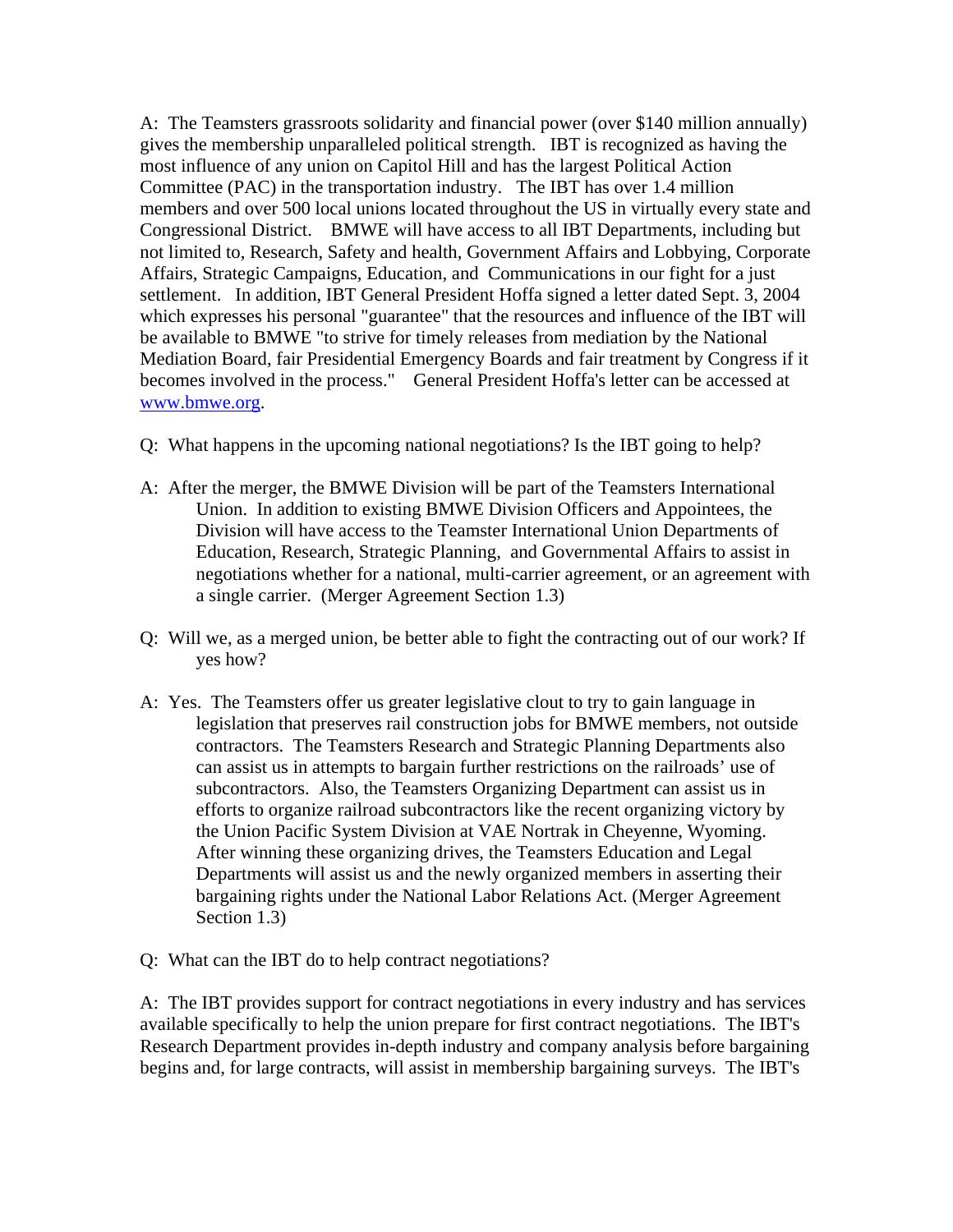Office of Strategic Initiatives also works to develop internal and external strategies to support the union's contract goals.

Q: What mechanisms do the Teamsters have to get information from the members?

A: The Teamsters conducts regular surveys of its membership, especially in preparation for national contract bargaining projects. For example, we recently completed a comprehensive survey of locomotive engineers and trainmen (BLET). In addition, there are regular regional meetings and an annual Unity Conference that members are invited to attend. These forums provide many opportunities for members to inform local leaders of their concerns and questions.

# **DELEGATES TO BMWED CONVENTION**

Q: In selecting a candidate for the BMWED convention, are we going to be held to the 100 member minimum like the IBT.

A: No. BMWE Delegates to the BMWED (Grand Lodge) convention will be elected under the BMWED bylaws same as current, i.e., each BMWE Local Lodge will continue to elect their own delegate and alternate to the BMWED convention without regard to the size of the Local Lodge. (Merger Agreement, Sctions 3.1 and 3.5)

# **DELEGATES TO IBT CONVENTION**

Q: If a system does not have 100 members who would they be grouped with? Will the two systems be under 100 members or could a small system be put in with a large system? If there is only one small system will that system be allowed to represent themselves

A: Paragraph 4.18 of the Merger Agreement provides for the grouping of System Federations with less than 100 active members into three geographic areas for the purpose of electing a BMWE delegate(s) to the IBT Convention. Grouping of System Federations for the election of a BMWE delegate to the IBT Convention are limited to those System Federations/Divisions with less than 100 members under Paragraph 4.18. Therefore, if there is only one such System Federation in one of the geographic areas, a single delegate would be elected by the members of that System Federation.

Q: Are there going to be two conventions? One for the IBT and one for the BMWE. If so are the rules for attending and voting for the BMWE convention the same as they have always been, or are we bound by the rules of the IBT?

A: There will be two Conventions. BMWE will hold the BMWED (Grand Lodge) Convention, every four years same as current. Delegates to the BMWED (Grand Lodge) Conventions will be directly elected by each Local Lodge, same as current. Eligibility to run for BMWED Delegate will be governed by the "24 month continuous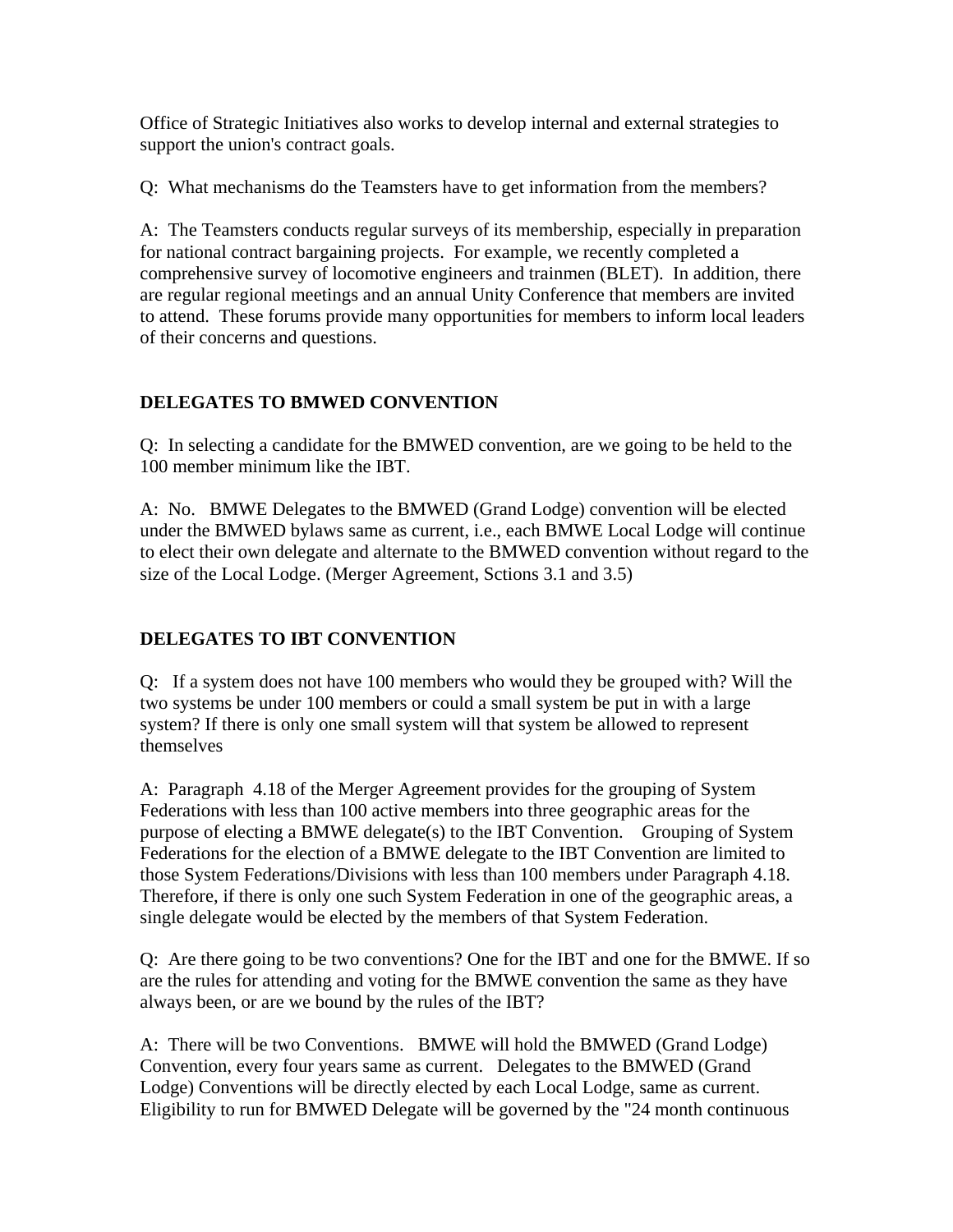good standing" provisions of the IBT Constitution. However, for the June 2006 BMWED Convention, eligibility to run for delegate will be governed by Article II, Section 4(b) of the IBT Constitution which reduces the 24 month "good standing" provision to "at least half the period of time since the affiliate became newly chartered [i.e., Jan. 1, 2006] (Merger Agreement, Sections 4.9) At the BMWED Convention, BMWED will elect its (Grand Lodge) Officers, amend the BMWED bylaws, adopt BMWED Resolutions, and partake in all other business properly before the delegates, same as current.

BMWED will also elect delegates to the IBT Convention, which will be held every 5 years. BMWED Delegates to the IBT Convention will be directly elected by mail ballot from among the members of the System Federations. (Merger Agreement, Section 4.18) Eligibility to run for BMWED Delegate to the IBT Convention will be governed by the 24 month continuous good standing rule. However, for the June 2006 IBT Convention, eligibility to run for delegate will be governed by Article II, Section 4(b) of the IBT Constitution which reduces the 24 month "good standing" provision to "at least half the period of time since the affiliate became newly chartered [i.e., Jan. 1, 2006) (Merger Agreement, Sections 4.9) At the IBT Convention, BMWED Delegates will be eligible to nominate for office, offer Constitutional amendments and resolutions, and partake in all other business properly before the delegates to the IBT Convention .

Q: Are Delegates to the IBT Convention elected in the same manner as Delegates to the BMWED Conventions?

A: No. BMWE Delegates to the IBT Convention will be directly elected by and from among the membership of each System Division/Federation having over 100 active members. All active members in good standing (i.e., members who have paid dues for the month prior to the month of nomination and election) are eligible to vote for IBT Convention Delegate or Alternate. Smaller BMWE System Divisions with less than 100 active members in good standing will be grouped geographically and will elect their Delegate to the IBT Convention in the same manner. Notwithstanding, BMWE Delegates to the BMWED Convention (i.e., Grand Lodge Convention) will be elected by BMWE Local Lodges the same as current (i.e., each BMWE Local Lodge elects its own BMWE Convention Delegate), and all the General Chairmen and full time System Officers will remain Delegates Ex Officio to the BMWED Convention, which will continue to be held every 4 years.

Q: How will BMWE's Delegates to the IBT Convention be chosen?

A: Every BMWE System Division/Federation will elect its delegate(s) from among all members of the System Division/Federation. Each System Division or Federation having at least 100 active members shall be entitled to one delegate to the IBT Convention for up to the first 1000 members and one additional delegate for each additional 750 active members or major fraction thereof. BMWE System Federations/Divisions with less than 100 members will be grouped into three geographic regions, and the delegate(s) will be elected by and from among the membership of those systems so grouped. All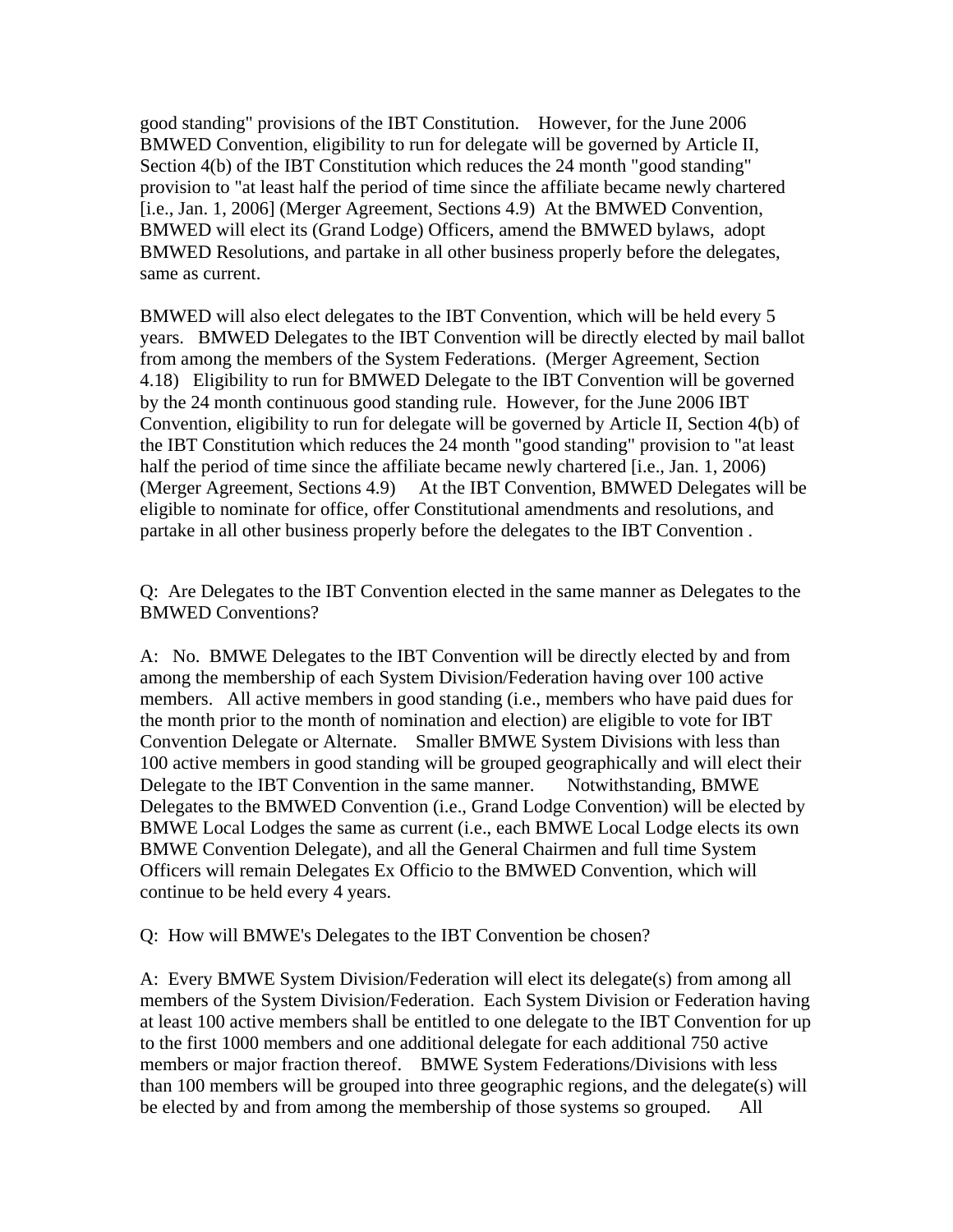BMWE Delegates to the IBT Convention will be directly elected by secret ballot rankand-file mail-in vote of the BMWE membership. The rules for electing delegates to the IBT convention are uniform throughout the IBT and apply in the same manner to all other units and locals within the IBT.

#### **DUES & FINANCES**

Q: How much of the Grand Lodge Dues currently paid to Grand lodge by each member, \$24.50, which includes \$2.00 assessments, will be paid to the IBT and the Rail Conference? Can the Grand Lodge Realistically operate on what is left?

A: BMWE will pay the IBT per Capita out of the Grand Lodge dues paid to the Grand Lodge by the members. BMWE members currently pay to GL \$24.50 per month, and said amount will continue to be calculated in accordance with the BMWE Constitution and bylaws. Under the Merger Agreement, we have established 3 tiers of per capita payments to the IBT, \$10.36 for Class I RR members, \$8.21 for Class II and III RR members, and \$6.05 for non-railroad contracts. (Merger Agreement, Section 3.8) Under the Merger Agreement, IBT has agreed to assume the cost of salary, benefits and expenses for the operation of 5 BMWE Departments (The Departments of Organizing, National and State Legislative, Safety and Education, Research, and Communications). IBT will also assume the cost of printing and mailing 6 BMWE Journals per year, will pay all of BMWE's AFL-CIO, RLD, and TTD fees, will subsidize BMWE Legal expense for outside counsel, and will provide office space for our Washington DC operation in the IBT building in DC. (Merger Agreement, Section 3.9) The Rail Conference per capita is \$0.25, which will be paid by IBT for the first 30 months following the merger. (Merger Agreement, Section 2.6) Thus, based upon these arrangements, Grand Lodge is confident that it has done due diligence with the finances of the merger, and Grand Lodge will be fully able to operate at or above the current level of service under this Merger Agreement.

Q: Merger agreement--3.8.says the BMWED will pay the per capita and lists the rates and classes. It states the average rate will be recalculated in Dec. of each subsequent year and the per capita will then be calculated according to IBT Constitution Art. X. In the IBT Art. X, Sec. 3(b) it says per capita will be based on dues rates calculated according to Sec. 3(d). Sec. 3(d) says the dues rate for members with earnings rates of over \$11.00/hr and legally permitted to strike is 2.5 times the hourly earnings rate. Sec. 3(d) also says that the dues of members of the International shall be payable through (not by) their Local Union. Will we eventually be paying International dues at a rate of 2.5 times our hourly earnings and if so, will this be in addition to the BMWED dues rate of 1.3 times the average rate of pay?

A: The Merger Agreement and the BMWED bylaws "trump" the IBT Constitution (Merger Agreement, Section 1.4). Therefore, the Merger Agreement and the BMWE bylaws govern dues and per capita rates for BMWE members. BMWE members dues rates will be adjusted annually under the BMWE bylaws, i.e., 1.3 times the average hourly rate (BMWED bylaws, Article XV, Section 3) The per capita payable to the IBT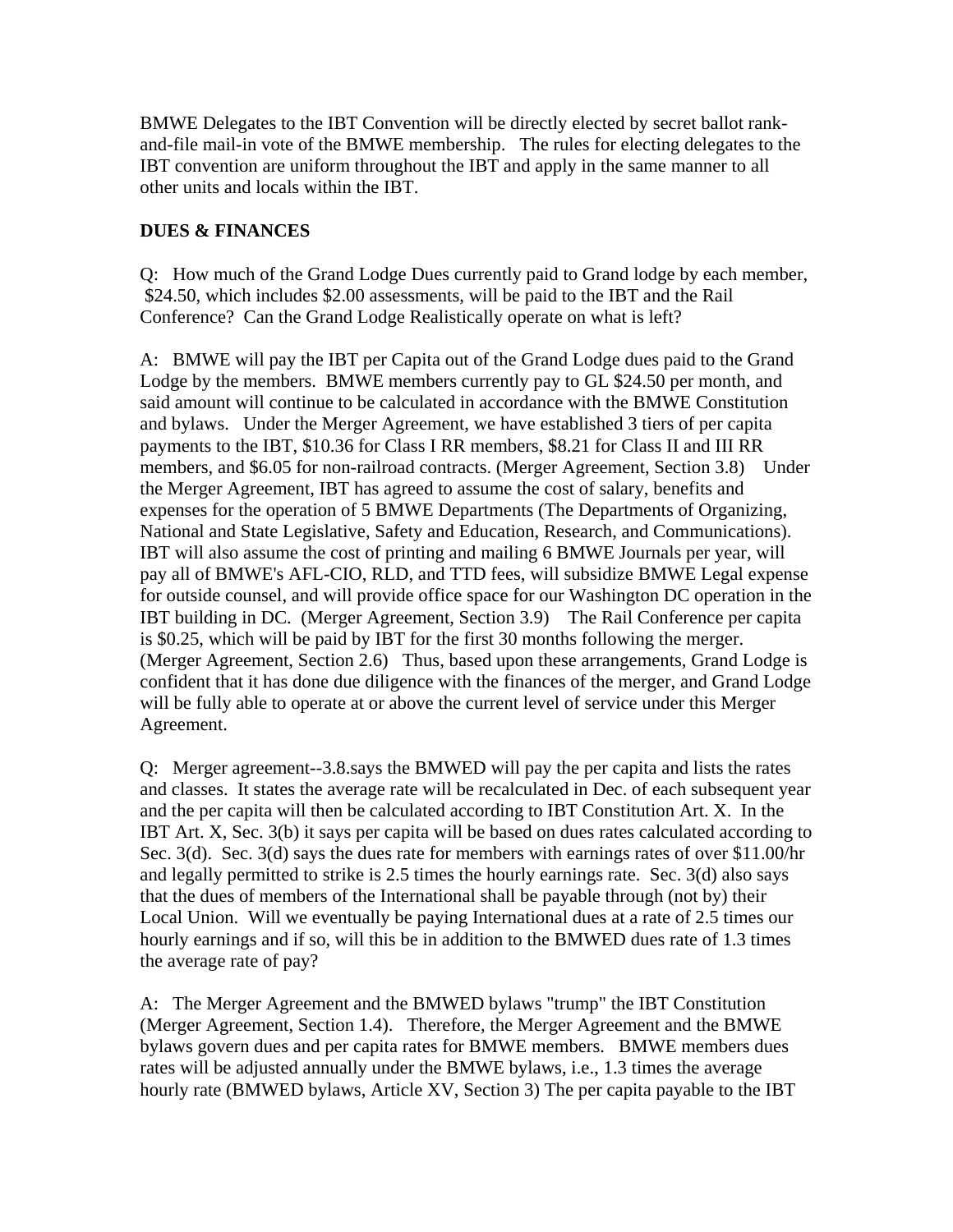will be paid by Grand Lodge "without increasing BMWED members' monthly payments" (Merger Agreement, Section 3.9). BMWE members will not be affected by the 2.5 times the hourly earnings language of the IBT Constitution. BMWE Grand Lodge dues rates will continue to governed by BMWE Article XV, Section 3, and out of this amount Grand Lodge will pay the IBT per capita.

Q: On what date will the Secretary/Treasurers of Local BMWE lodges have to start paying their own dues, if the merger passes on October 27, 2004?

On what date will the State Legislative Directors, who are now holding office, and are either retired or on disability annuities, have to start paying full dues?

Does it matter if they hold a life membership in the BMWE?

A: BMWE Secretary-Treasurers will be obligated to pay dues beginning January 1, 2006 (Merger Agreement, Section 4.11). State Legislative Directors who are holding that office while retire or on a disability annuity will be allowed to complete their current term of office, which expires Dec.30, 2007 (Merger Agreement, Section 4.9, BMWED bylaws Article XI, IBT Constitution Article XVIII, Section 6(c)). The designation of "Life membership" in BMWE does not make a retired life member eligible to run for BMWE office (Merger Agreement, Section 4.9, IBT Constitution Article XVIII, Section  $6(c)$ ).

- Q: What will the dues structure be?
- A: The dues structure for BMWED members will remain the same as today, (Local Lodge, System, and Grand Lodge). The BMWED National Division (Grand Lodge) will pay the IBT per capita due on the effective date out of the Grand Lodge dues currently paid to Grand Lodge by the members. (Merger Agreement Section 3.8)
- Q: Will my dues payment increase as a result of the merger?
- A: No. The current monthly payment by the members of BMWED will not increase as a result of the merger. (Merger Agreement, Section 3.8)
- Q: How much rent will the merger save BMWE in Washington DC by moving into the IBT Building?
- A: Approximately \$80,000.00 per year. (Merger Agreement, Section 3.9)
- Q: Can one division of the IBT overwhelm another division? (i.e., can the UPS dominated division force changes on the smaller Rail Conference division?)
- A: No. Each division is autonomous and the decisions made by one division does not force changes on another division. In addition, the Merger Agreement is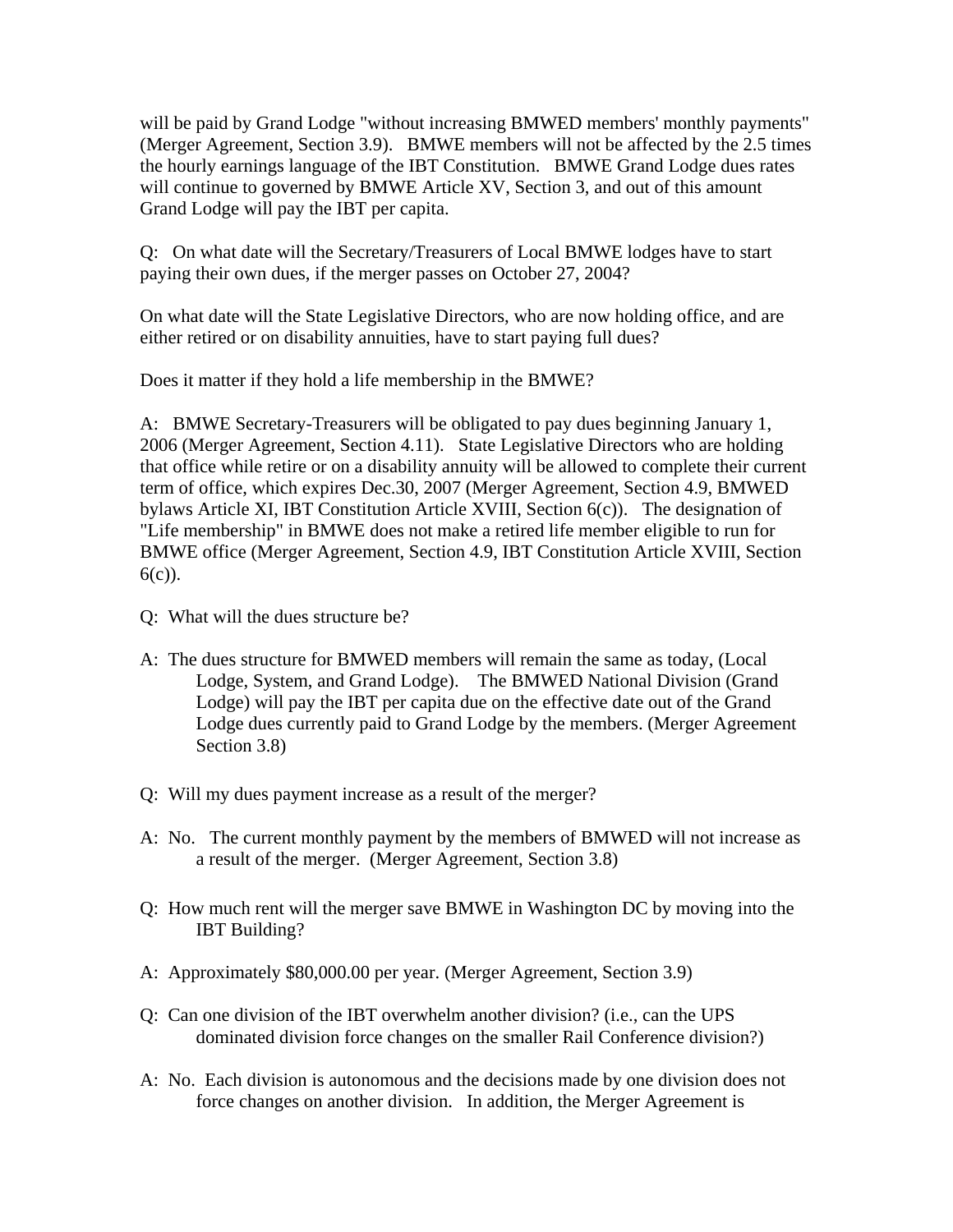supreme to the IBT Constitution, and the Merger Agreement can not be changed without the consent of the BMWED. (Merger Agreement Sections 1.4 and 4.13)

- Q: Who pays for the IBT convention?
- A: The IBT pays for the IBT Convention.
- Q: Who pays the expenses of the BMWED Delegates to the IBT Convention?
- A: The IBT Constitution provides, in part, "Each subordinate body (e.g., BMWED System Division/Federation) shall pay the expenses of its delegates authorized to attend the International Convention..." (Article III, Section 4, IBT Constitution)
- Q: Who pays for the Rail Conference?
- A: The Rail Conference is funded by a monthly per capita of \$0.25 per member per month. The IBT will pay the \$0.25 per member per month for each BMWED member for 30 consecutive months. Thereafter, it will by paid by the BMWED National Division (Grand Lodge). (Merger Agreement, Section 2.6)
- Q: In terms of financial security, how much money will we have as an operating base?
- A: The BMWED National Division (Grand Lodge), and BMWED System Divisions/Federations and Local Lodges will maintain control of all properties, funds and assets they possess and accrue. (Merger Agreement, Section 3.7.1)

Q: What will the initiation fee for new members be if we become Teamsters? Will it remain the same as in our current C&BL?

A: The initiation fee for new members will remain \$100.00 in accordance with BMWE's Constitution and Bylaws.

Q: Will BMWE members' dues be increased by the Merger Agreement?

A: No. The dollar amount paid by BMWE members to the Grand Lodge will not increase as a result of the merger.

Q: Will the members of BMWE have to pay an additional per capita to the IBT on top of our Grand Lodge dues?

A: No. Grand Lodge will pay the per capita to IBT out of the dues members already pay to Grand Lodge.

Q: Will existing BMWE members be required to pay an initiation fee if we become Teamsters?

A: No.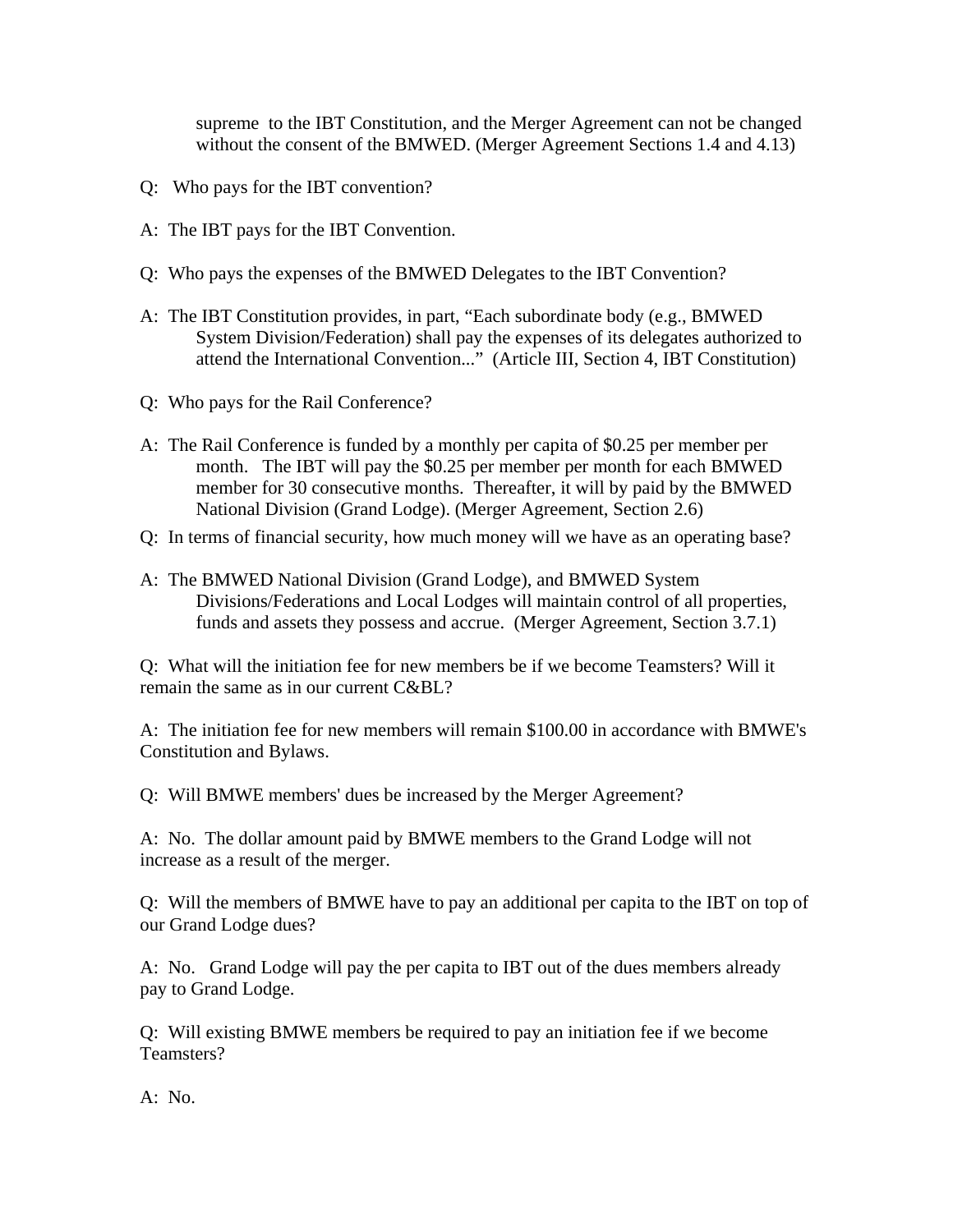## **ELIGIBILITY, GOOD STANDING, UNEMPLOYMENT CARDS**

Q: Will Local Lodge Secretary-Treasurers who are currently holding such office while retired from the railroad or on disability annuity be allowed to remain in office and run for reelection as Lodge S/T at the end of the current term?

A: Local Lodge S/T's holding office as of the effective date of the merger shall remain eligible to continue to run for and hold such office, even though they may not be actively working in the craft (i.e., may be retired or collecting an annuity). A special provision for retired Lodge S/T's was negotiated which essentially "grandfathers" current retired Lodge S/T's. This special provision allows incumbent Local Lodge S/T's who are retired (i.e., not actively working in the craft) to continue to hold the S/T position and run for reelection as Local S/T. Beginning January 1, 2006, all Local Lodge Secretary/Treasurers shall be required to pay full dues. (Merger Agreement, Section 4.11)

Q: Local Lodge elections are going to be held in last quarter of 2005. Will the officers that are elected during this election, (who take office on January 1, 2006) be grandfathered in and be able to hold office until the end of that term, December 31, 2008, or would they be covered by the 24 month member in good standing requirement and have to have 24 months of dues payments at the time of the elections?

A: The eligibility to run for office requirements of the IBT Constitution do not become effective for BMWE until January 1, 2006 (Merger Agreement, Section 4.9). Therefore, any Local Lodge, System Division/Federation, or Grand Lodge elections held on or before December 31, 2005 will be governed by the eligibility to run for office requirements currently provided in the BMWE Constitution and bylaws. In addition, there is no mandatory requirement under the IBT Constitution for officers to pay dues during periods of furlough as a requirement of 'holding office." However, BMWE Local Lodge officers on furlough should request and be issued an Unemployment Card from their Local or System Federation/Division.

Q: Will BMWE members on furlough with an valid unemployment card but not paying dues be allowed to vote for or aganist contracts in any contract ratification referendum?

A: Yes. BMWE members on furlough with a valid unemployement card but not paying dues have a vested interest in the outcome of any contract referendum vote, therefore, they will be allowed to vote in contract referendum ballots.

Q: Why did the BMWE agree to the eligibility requirements of the IBT Constitution and does it, essentially, shut out furloughed employees from a vote in elections or collective bargaining on contract?

A: All 1.4 million members of the IBT must meet the same eligibility requirements governing running for office, voting in officer elections, and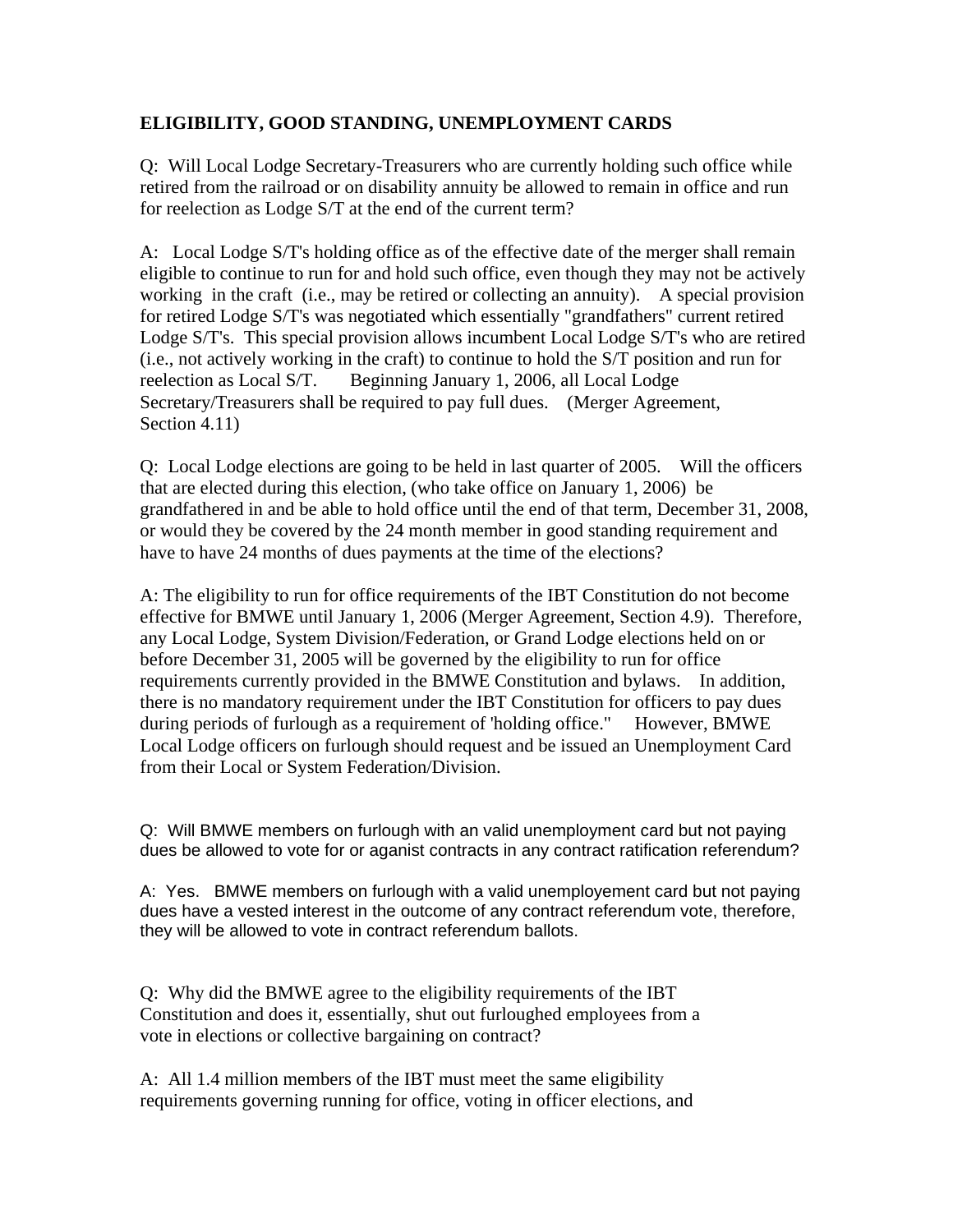voting on contracts. Because a merger with the IBT will make BMWE members Teamsters, BMWE members will also be governed by the same eligibility requirements as all other IBT members. Therefore, furloughed members who care to run for office have to meet the 24 month continuous good standing rule, meaning they would be required to have 24 months of continuous dues payments, same as all other members of the IBT. (Merger Agreement, Section 4.9) All members, including furloughed BMWE members, will be eligible to vote in officer elections as long as they have paid dues in the month prior to the month in which the election is held, i.e., 1 month good standing.. (Merger Agreement, Section 4.7) Furloughed members holding a valid unemployment card issued by BMWE and not paying dues will be eligible to vote on contract ratification referendums,

provided they are on the roster and expecting a recall back to work. (IBT Constitution and BMWED bylaws)

Q: Will the required months to run for office be changed for Local and System Offices to coincide with the Teamsters 24 months?

A: Yes. In general, all IBT members must meet the same eligibility requirements (24 months continuous good standing) to run for office as provided in Article II, Section 4(a)(1) of the IBT Constitution. However, the merger agreement provides that for elections held on or after Jan. 1, 2006 (the effective date of the eligibility requirement), all BMWE affiliates (e.g., local lodges and systems) will be considered "newly chartered" affiliates in existence for less than 24 months and, as such, eligibility to run for office will be governed by Article II, Section 4(b) of the IBT Constitution which reduces the 24 month period to "at least half of the period of time" since the [affiliate] was separately [newly] chartered. [NOTE: For BMWE elections held on or before December 31, 2005, eligibility will be governed by the current BMWE Constitution and bylaws.]

Q: Will Unemployment Cards meet the required Good Standing for Local and System Offices?

A: No. A member anticipating running for election or reelection must meet the continuous good standing provisions of Article II, Section 4(a)(1) or Article II, Section 4(b) as applicable. There is, however, no mandatory requirement under the IBT Constitution for officers to pay dues during periods of furlough, therefore such office holders can remain in office without paying dues during furlough.

Q: Once elected would an Unemployment Card meet the requirements to remain in office for a Local or System?

A: Yes. There is no mandatory requirement under the IBT Constitution for officers to pay dues during furlough. Therefore, BMWE elected local or system officers will not be required to pay dues during furlough as a condition of holding the office to which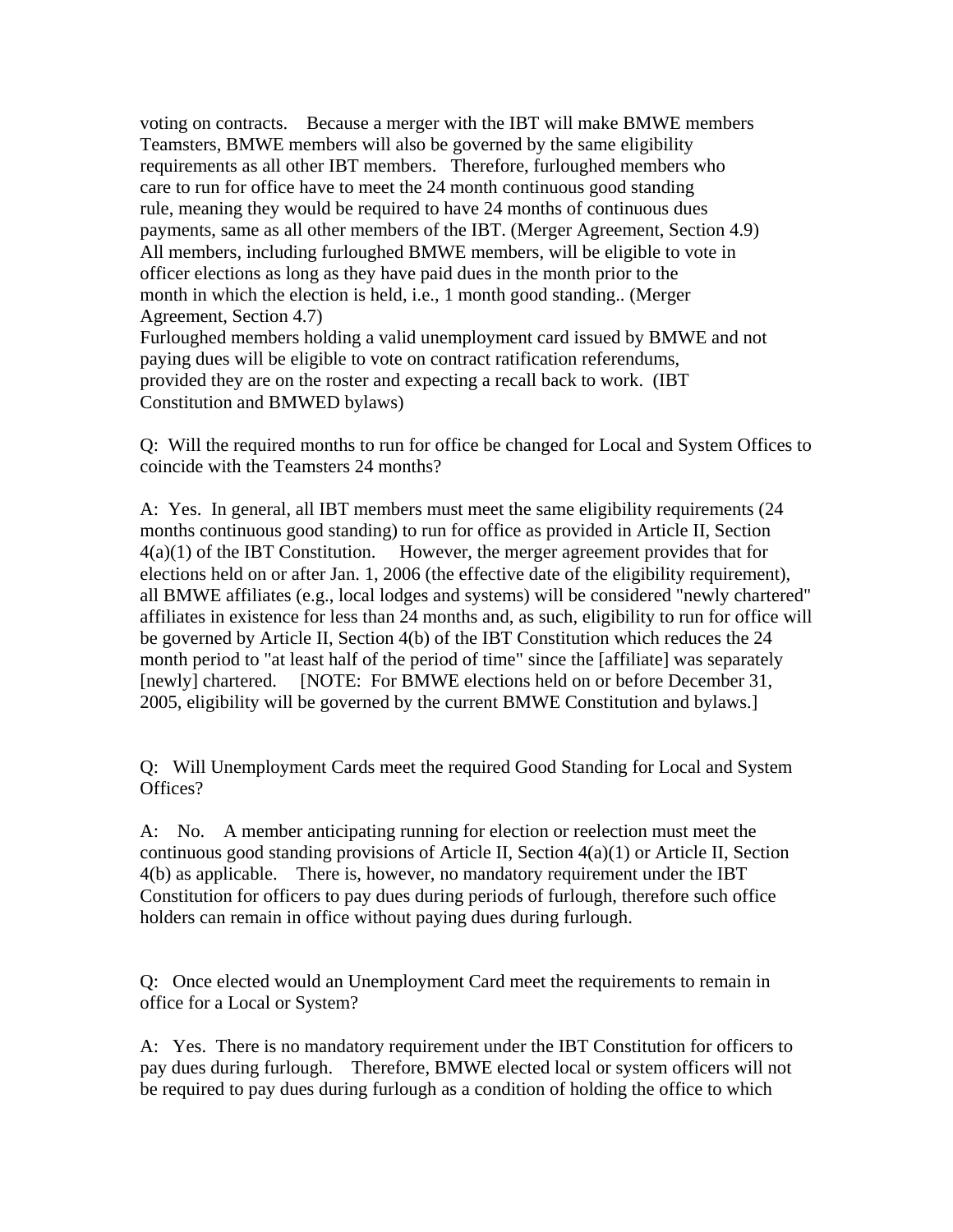elected. However, in order to maintain eligibility to run for reelection, such office holders will have to meet the eligibility requirements under Article II Section 4(a)(1) or 4(b) as applicable.

# **JURISDICTIONAL DISPUTES**

Q: What type disputes would be considered as "not proper" to submit to NRAB?

A: Hypothetically, if a BMWE System Federation and an IBT local were both trying to organize a "widget factory," such would be one example of a "jurisdictional dispute" that is not subject to National Railroad Adjustment Board (NRAB) proceedings.

# **MERGER AGREEMENT**

Q: Why should any decision made by our BMWED board be subject to the approval of the president of the IBT? Sounds like there is less autonomy than actually exists.

A: BMWE retains maximum autonomy under this agreement to run its own affairs and finances as determined by the BMWE officers and members (Merger Agreement, Sections 3.1 and 3.7).

BMWE will continue to hold its Grand Lodge Convention, elect its own officers, and amend its bylaws. (Merger Agreement, Sections 3.5, 3.4, and 3.7) In addition, the Merger Agreement and the BMWED bylaws "trump" the IBT Constitution, and all BMWE affiliates retain control of their funds and property (Merger Agreement Sections 1.4 and 3.7.1). The reference to "approval of the IBT President" in paragraph 3.9 of the Merger Agreement only applies to "BMWE Appointees" who may be "integrated" at some future date into existing IBT departments. In such cases, the individual(s) proposed by BMWE to work in an existing IBT department would be subject to approval by the IBT President. (Merger Agreement Section 3.9)

- 
- Q: Why is the merger being voted on so quickly?
- A: This Merger Agreement is the product of over one year of intense negotiation. BMWE has kept members informed during the course of these negotiations by publishing merger articles and updates in the BMWE Journal and on our website. In addition, the entire BMWE membership will be individually mailed a copy of the Merger Agreement and all related documents. We will continue to provide educational and informational updates using all available means during the ratification process so that each member can make an informed decision. The members will have approximately 45 days to review the Merger Agreement and return their ballots, which allows ample time to vote.
- Q: What if there is a conflict in the BMWE and IBT bylaws?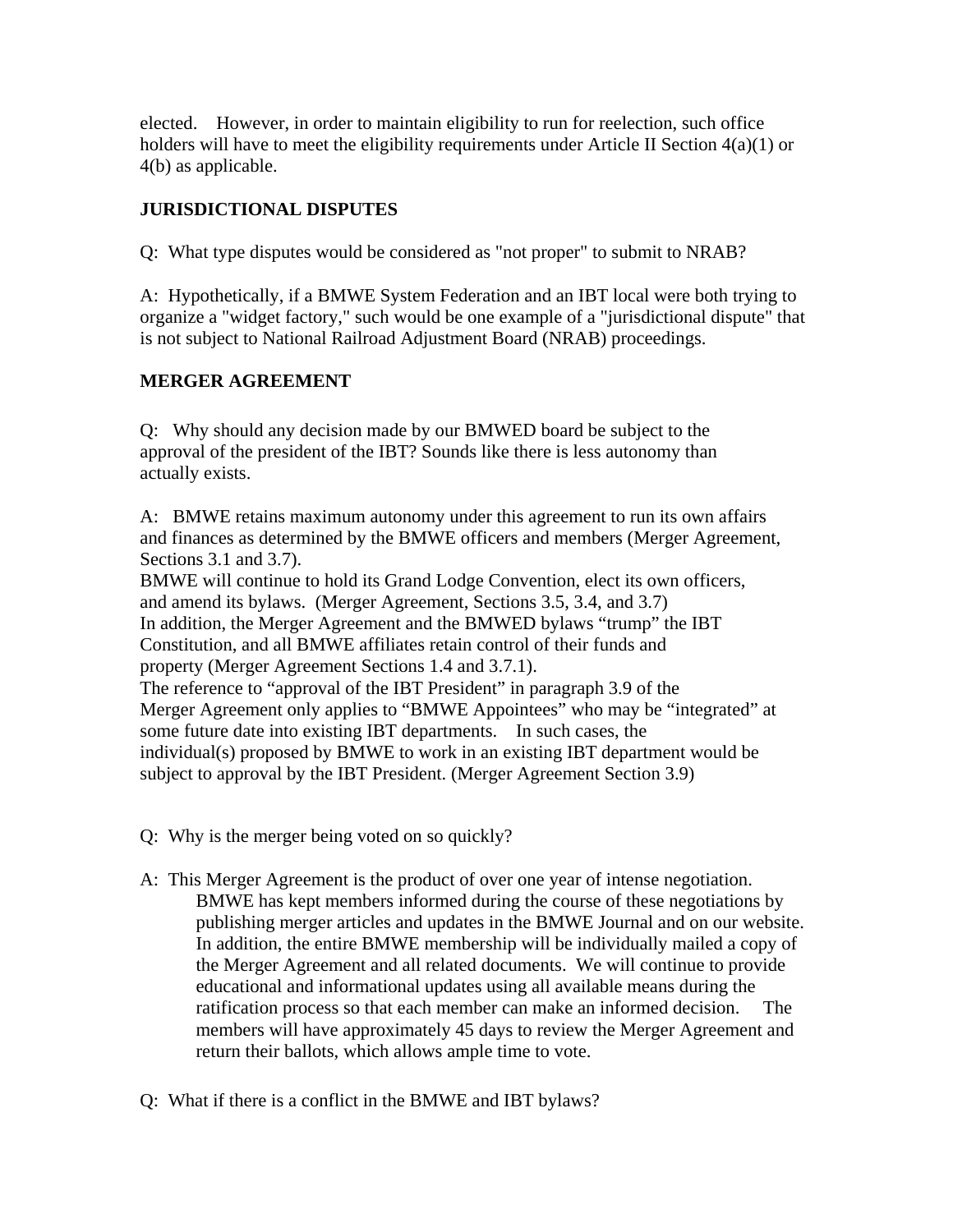- A: The BMWED bylaws shall govern over the IBT Constitution. (Merger Agreement, Section 1.4)
- Q: How many members will the BMWED have on the Rail Conference Policy Committee, the governing body of the Rail Conference between conventions?
- A: BMWED will have four members on the Policy Committee, the same number as BLET. (Merger Agreement, Section 2.4)
- Q: Will BMWED members retain the right to vote on contracts and/or strikes?
- A: Yes. BMWED members will retain the right to vote on contracts and/or strikes. (Merger Agreement, Section 4.14 and BMWED bylaws Article XIX, Section 16)
- Q: Will we still vote for our BMWE Local Lodge officers, etc?
- A: Yes. BMWED Local Lodges will continue to elect their own Local Lodge officers under the provisions of the BMWED bylaws. (Merger Agreement, Section 3.4)
- Q: How will officers of BMWE System Divisions/Federations be elected?
- A: Same as today. BMWED System Division/Federations will continue to be elected in accordance with each System Division/Federation's bylaws. (Merger Agreement, Section 3.4)
- Q: How will Grand Lodge Officers be elected?
- A: Grand Lodge Officers will continue to be elected in accordance with the Grand Lodge Constitution and Bylaws.

#### **ORGANIZING**

Q: How many full time organizers will be available to us after merger?

A: The IBT is committed to assisting BMWE affiliates in organizing campaigns in the same way we assist IBT affiliates. Although it is hard to give an exact number of organizers that may work with the BMWE, the Teamsters has committed \$15 million a year to grow our organizing department in order to help all of our divisions win organizing campaigns.

#### **PENSIONS AND BENEFITS**

Q: Will this effect Retirement of employees and what they have put into their funds?

A: No. The merger will have no affect on Railroad Retirement or the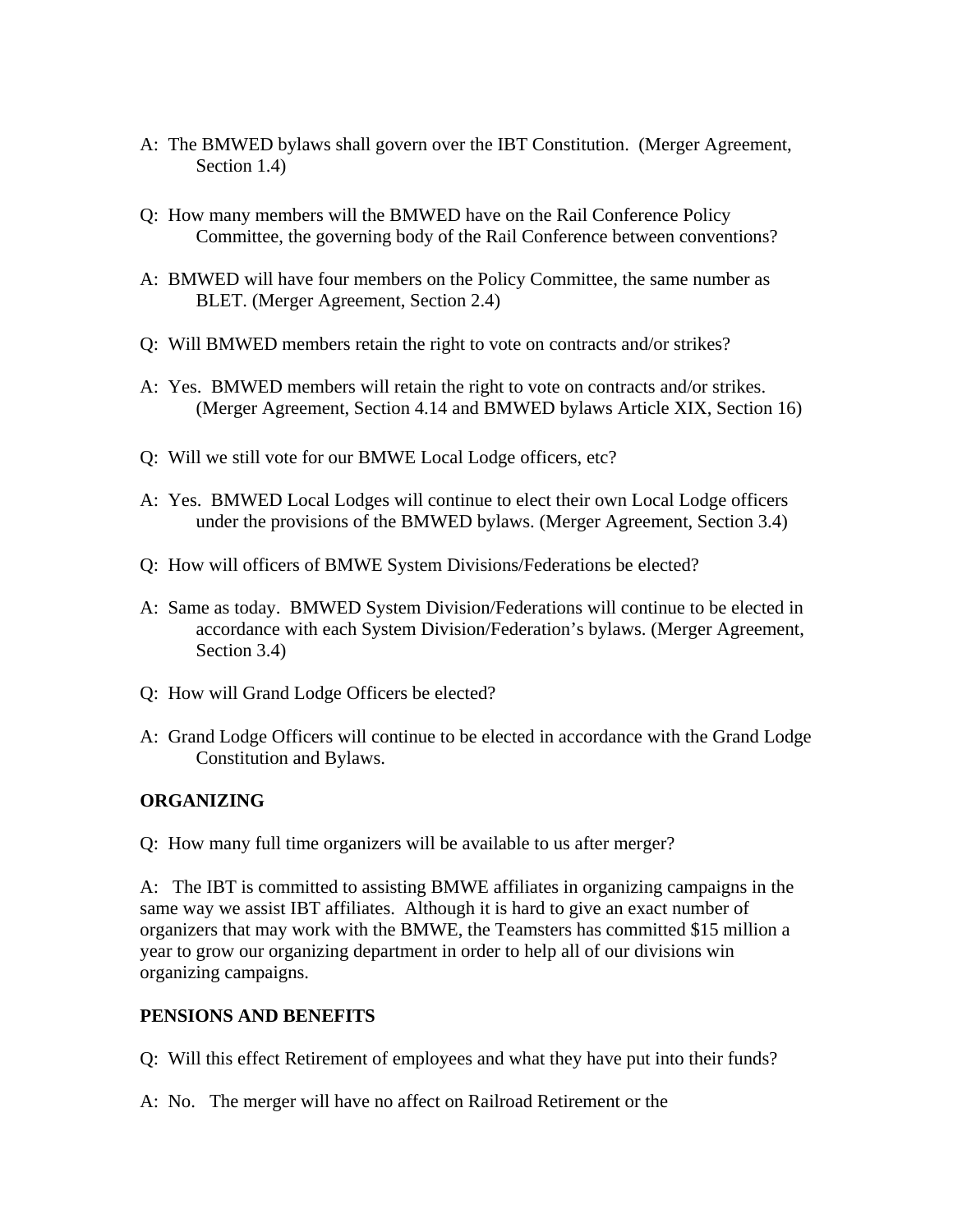Railroad Retirement Trust Fund.

Q: Is there the possibility of 55 years of age with 30 years service and out?

A: As you may be aware, changing the Railroad Retirement Act to provide retirement at 55/30 would require a legislative amendment to the Act. The IBT has pledged their support and assistance to BMWE in all areas, including the legislative arena. (Merger Agreement, Sections 1.1 and 4.1) Therefore, BMWE and BLE will undoubtedly continue to explore how to achieve 55/30 with the help and assistance of the IBT.

Q: Are the teamster's looking at a " 55 and 30 years of service" retirement and would there be any chance that if we merge that the BMWE employees would have an opportunity along with the BLE to also get this retirement?

A: As you may be aware, changing the Railroad Retirement Act to provide retirement at 55/30 would require a legislative amendment to the Act. The IBT has pledged their support and assistance to BMWE in all areas, including the legislative arena. (Merger Agreement, Sections 1.1 and 4.1) Therefore, BMWE and BLE will undoubtedly continue to explore how to achieve 55/30 with the help and assistance of the IBT.

Q: What are the chances of the same insurance coverage for disabled workers as the active employees have? After all, that seems like when we would need good insurance even worse than when we are bringing home a regular paycheck.

A: Improved insurance coverage for disabled workers has been, and continues to be, a serious issue for BMWE and other rail unions. The purpose of the merger is to strengthen and unite the rail unions within the IBT Rail Conference in order to enhance our position at the bargaining table. Health insurance, including insurance coverage for disabled members, is a subject of collective bargaining and we will certainly be better positioned to bargain improvements and coordinate our activities as members of the IBT Rail Conference. (Merger Agreement, Sections 2.1 and 1.1)

- Q: Will the merger affect the railroad pension system?
- A: No. The BMWE Division members, like all railroad employees, will continue to pay into and draw retirement benefits from the Railroad Retirement Board. Railroad Retirement benefits are the product of Federal law and cannot be changed by anything in the Merger Agreement.
- Q: What happens to the BMWE strike fund?
- A: The BMWE strike fund is preserved in the control of the BMWE Division and treated exactly the same as it is today. (Merger Agreement Section 4.2.5)
- Q: What happens to the BMWE death benefit?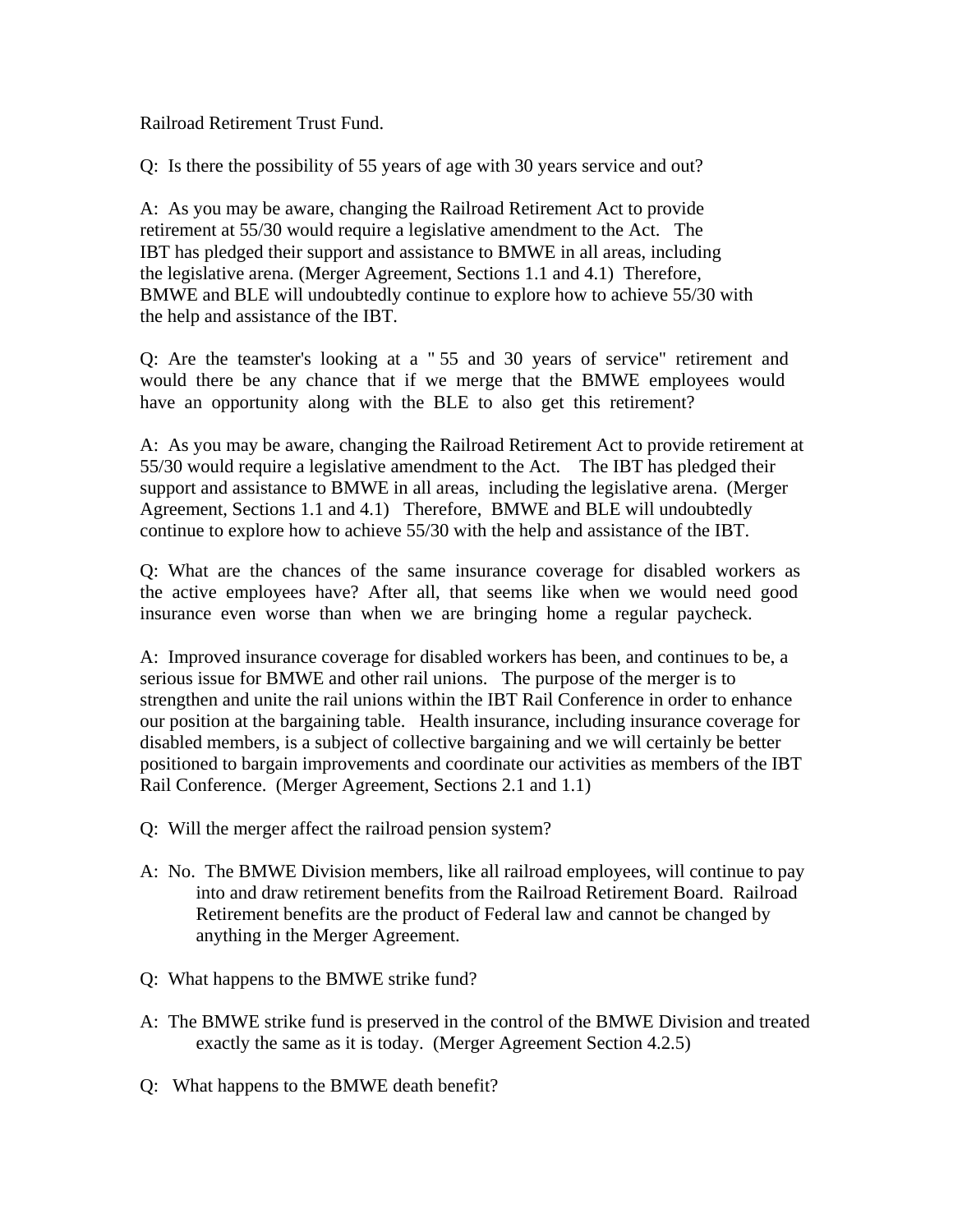- A: The BMWE death benefit is preserved in the control of the BMWE Division and treated exactly the same as it is today. (Merger Agreement Section 3.7.2)
- Q: Are there any Pensions for BMWED Officers in the Merger?
- A: No.
- Q: What is IBT doing now to protect FELA benefits and rail pensions?

A: As you know, the proposed asbestos compensation legislation (S. 1125) preempts FELA, the workers' compensation system for rail workers. The Teamsters Union has lobbied against this legislation, and is on record, through several letters to Congress, that it considers the elimination of FELA claims to be unfair and unwarranted. Be assured that we will strongly oppose any legislation that attempts to take away rail employees' rights to FELA.

There have not been any recent attempts in Congress to attack Railroad Retirement pensions. With that said, the Teamsters Union views a worker's pension as a commitment that the employer must keep, and we will continue to fight to maintain the retirement security of all of our members.

# **POLITICAL**

Q: What about lobbying conflicts between the trucking and rail workers?

A:First, there are many issues that we have in common – workplace health and safety, fatigue, repetitive motion injuries, on-track and off-track vehicle safety, criminal background checks, truck size and weight, hazmat reauthorization, 13(c) protections – to name a few. If a conflict were to occur on a legislative issue between our rail employee members and those that work in the trucking industry, we would first attempt, at the legislative department level, to find a compromise or "middle ground" that would satisfy both groups. If that was not possible, we would have our respective presidents meet to further discuss the issue and attempt to resolve it.

- Q: What will happen to the BMWE political action PAC?
- A: The Maintenance of Way Political League, BMWE's political action committee, will have its funds merged into the Teamsters' D.R.I.V.E. (Democrat, Republican, Independent Voter Education) political action committee. At least 85% of the funds contributed by BMWED members will be allocated per year for contributions to federal candidates whom the BMWED identifies as significantly affecting Rail Labor concerns of the BMWED membership. (Merger Agreement Section 4.20) This merger of funds is required because once the BMWE becomes a Division within the Teamsters, under Federal election law, any BMWE Division political contribution is imputed to the Teamsters' union as a whole and the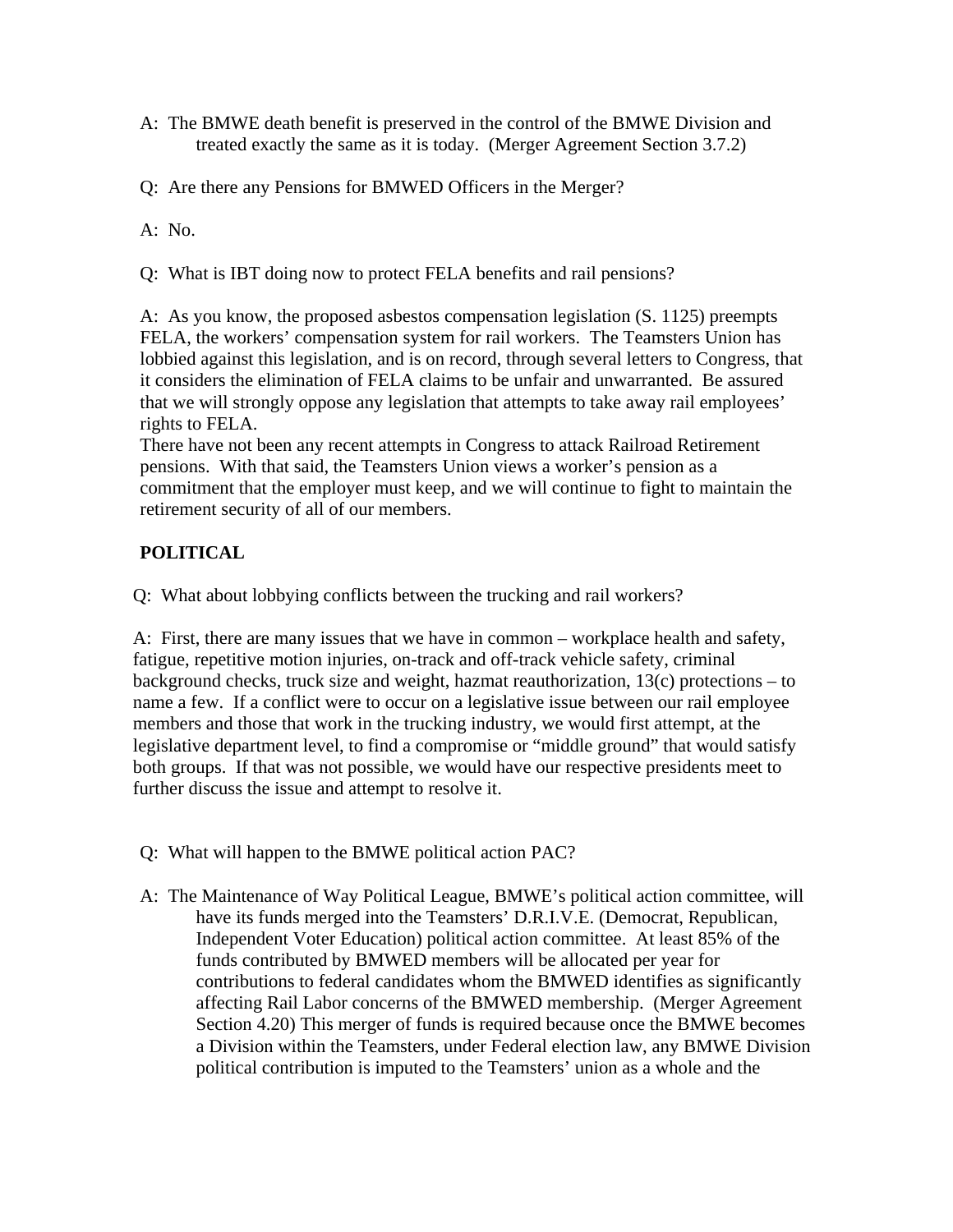bookkeeping and coordination expenses and problems do not justify maintaining two separate funds dedicated to the same purpose.

- Q: Because of the difference in our trades, what will happen when we want to legislate a tax reduction for the purchase of diesel fuel for the railroads to the detriment of the trucking industry?
- A: Presently the railroads pay a 4.3 cent per gallon tax on diesel fuel. That tax has been repealed for motor carrier operators. The tax was placed in effect over a decade ago as a "deficit reduction" measure and the railroads want it repealed. The BMWE and many other rail labor unions already oppose an outright repeal and have sought to negotiate with the carriers how the benefits of that tax relief could be used to benefit rail employees. This question assumes a constant conflict between trucking and rail freight. Such an assumption does not reflect the reality of the nation's freight infrastructure. Presently, freight shipments are an interconnected web of air, truck, rail and barge transport. Rail traffic does not compete directly with air shipment of goods and only competes with trucks on the margins. Actually, rail's biggest competitor is barge traffic because both modes are suited to the shipment of bulk commodities inexpensively. Additionally, the real competition for both unionized railworkers and unionized truckers comes from non-union rail and non-union truck carriers.

# **RAIL CONFERENCE**

Q: What is implied or meant by BMWED "initially" having four members on the IBT Rail Conference Board? It sounds like it's going to be a limited time period we'll have a presence or voice on said board.

A: The number of seats each rail union gets on the Rail Conference Policy Committee is based upon membership size. Therefore, based upon BMWE's total membership on the date of the merger (approximately 32,000 members) BMWE will "initially" get 4 seats on the Policy Committee. Thereafter, the number of seats on the Policy Committee for each union in the Rail Conference will be adjusted up or down every four years based upon the size of the membership. (Merger Agreement, Section 2.4, Rail Conference bylaws, Section Article VI, Section 1)

### **SCHOLARSHIPS/APPRENTICESHIPS**

Q: Are there any college scholarships for IBT members and dependents? A:Yes, the James R. Hoffa Scholarship program awards scholarships to children or grandchildren of Teamster members. Applicants must graduate from high school during the academic year at the time of application. The applicant must be a son, daughter or grandchild of a Teamster member. The applicant's parent or grandparent must have been a member in good standing during the 12 consecutive months preceding the application deadline. The application deadline is usually at the end of February.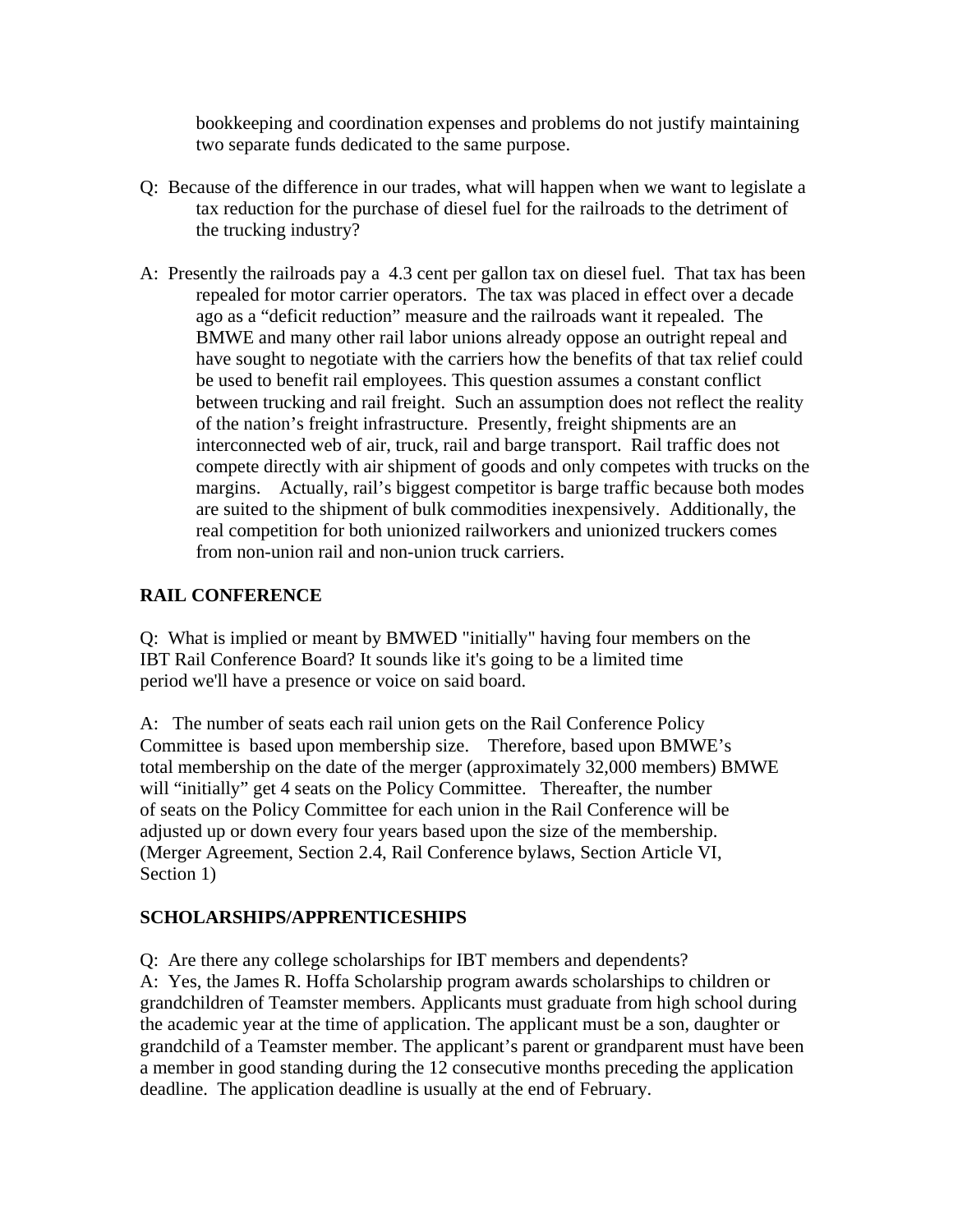Q: Are there apprenticeship programs within the IBT?

A: A number of Teamster local unions throughout the country run driver training schools in which drivers are certified to obtain a CDL license. Mark Johnson is the National Training Director who is working to build an alliance between training programs across the country, expand the program to address the needs of even more workers in a variety of industries, and develop a communication structure to share information about training between locals and other union affiliates. BMWE members would certainly be able to take advantage of any of these Teamster schools.

# **TEAMSTERS**

Q: How are IBT International Officers elected?

A: IBT International officers, including the offices of the General President, the General Secretary-Treasurer, Vice Presidents, and International Trustees are elected by direct rank-and-file voting by IBT members in good standing. (Article IV, Section 3(a) of IBT Constitution)

Q: What about the IRB and the Ed Stier controversy?

A: Edwin Stier, a former federal prosecutor, was hired by the Teamsters to assist with the Union's program of removing any vestiges of organized crime. Stier wrote, "No organization that I am aware of has gone to the lengths that the Teamsters Union has to deal with the threat of corruption." After spending \$15 million of the Teamsters money on the anti-corruption initiative, Stier resigned when the Union questioned investigations that seemed unfounded and outside the Union's jurisdiction. The Union has turned over allegations made by Stier in his final report to the Teamsters to the U.S. Attorney for the Southern District of New York, the U.S. Department of Justice, the Independent Review Board (IRB), and Special Counsel Edward McDonald, a noted ex-federal prosecutor and mob-buster. The Teamsters Union and its membership remain fully committed to running a clean Union and will continue to fully cooperate with the IRB and law enforcement to keep the Teamsters corruption free.

Q: Why do the Teamsters want to merge with the BMWE?

A: The Teamsters want to merge with the BMWE to build power for all of our members within the transportation industry. Uniting air, rail and trucking allows us to work together to find common goals that will help us get better contracts for all of our members. Speaking with one strong voice, we will have the power to influence decisions on Capitol Hill, the power to fight employers and the power to organize new workers. Companies merge all the time in order to become stronger and for us to compete we need to do the same.